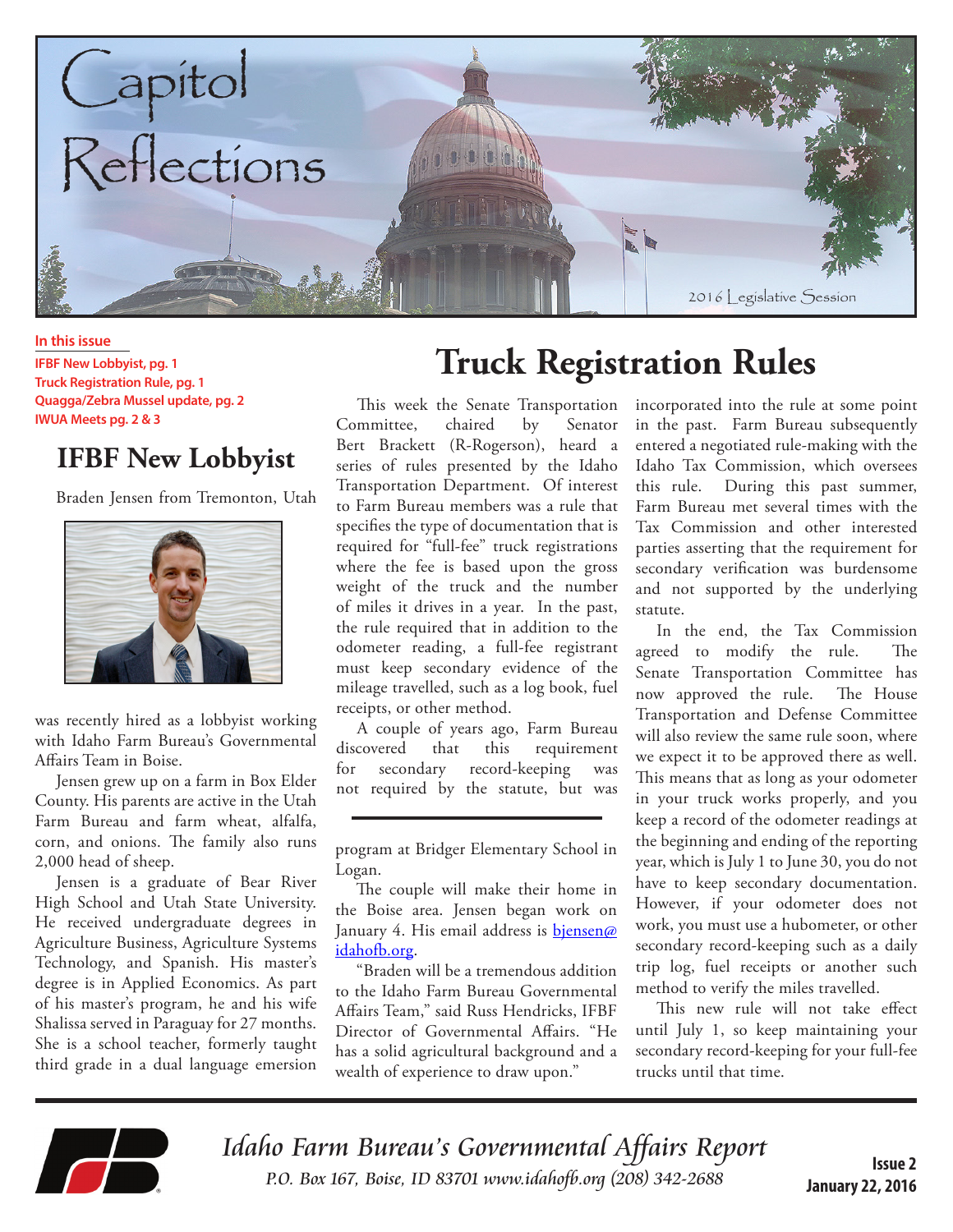## **Senate Ag hears Quagga/Zebra Mussel Update**

On Thursday, the Senate Agricultural Affairs Committee received a Quagga and Zebra mussel update from Montana House Member and PNWER Vice-President, Mike Cuffe (R-Eureka). PNWER is the Pacific Northwest Economic Region, an economic development organization comprised of the provinces of British Columbia, Alberta, Saskatchewan, and the Yukon and Northwest Territories. The states of Alaska, Washington, Idaho, Montana, and Oregon are also members.

Mr. Cuffe began by thanking former Representative Eric Anderson (R-Priest Lake) for his early leadership on this issue and said: "If not for Eric Anderson, we would not be here today." Mr. Cuffe went on to say that PNWER has finally been able to get the federal government's attention regarding Quagga and Zebra mussels and thanked Idaho's U.S. Senators for their role in redirecting \$4 million in federal money appropriated for mussel programs.

The Pacific Northwest and Wyoming are the last regions of the United States without Quagga or Zebra mussels. Mr. Cuffe said Sen. Lee Heider (R-Twin Falls) was instrumental in communicating the importance of this issue to Idaho Senators Crapo and Risch last October in Washington DC. The Senators, in turn, influenced the Army Corps of Engineers to redirect the \$4 million federal appropriations to develop watercraft inspection stations in the Columbia Basin.

Idaho currently spends \$1.2 million annually for inspection stations and has led the way in watercraft inspection and prevention of mussel infestation. These are funded by the Idaho invasive species sticker sales. Mr. Cuffe said the \$ 4 million is a 1 to 1 match by the federal government and stressed the importance of a continuing federal appropriation. He also advised the Senators not to reduce funding for Idaho's program and expect to make up the former funding with a federal match. He said that for the program to progress, funding and inspection had to continue and be successful.

During the question and answer portion of the report, Sen. Mary Souza (R-Cd'A) asked about remediation and stopping the possibility of infestation at source waters. Rep. Cuffe said there is no effective remediation yet, but the federal government is becoming more aware of the importance of watercraft inspection and preventing the transportation of mussels from region to region.

Mr. Cuffe went on to say that Quagga and Zebra mussels have been discovered in Lake Winnipeg. It was formerly thought that the water and climate were too cold for the mussels to establish themselves in that area. When reporting this infestation, Manitoba authorities said they had killed the known mussels with potash. However, more mussels were discovered the following year. Mr. Cuffe said that the mussels were usually present in a water body for two years before discovered. If established in the PNWER area, he said it would give the region \$500 million to deal with these invasives.

Sen. Mark Harris (R-Soda Springs) said people in SE Idaho are "terrified" of a mussel infestation in that area and are particularly concerned about possible contamination from scuba gear, jet skis, and other small personal watercraft. Mr. Cuffe said that attempts to raise awareness of the possibility of contamination should be made, and retailers should also make their customers aware of the risk of transporting mussel or mussel veligers on this type of equipment.

## **Idaho Water Users Association 79th Annual Convention**

The Idaho Water Users Association (IWUA) held its 79<sup>th</sup> Annual Convention in Boise January 19, 20 and 21. The association is made up of patrons and owners of different canal companies, irrigation/water districts, and associated businesses among other interest groups. As part of the event on Wednesday, IWUA President, Dan Darrington welcomed the group and gave a brief overview of a few of the past years accomplishments in the area of water delivery and management. Among some of those mentioned were the Minidoka spillway project, the Arrowrock Dam Centennial Celebration, and the Eastern Snake Plain Aquifer (ESPA) settlement. President Darrington also made mention of Governor Otter's proposed budget for aid to aquifer refill.

IWUA Executive Director, Norm Semanko, gave a number of quick updates regarding potential problems with the water quality standards that would be imposed on producers as part of the Food Safety and Modernization Act. Semanko also addressed a couple of issues with the Clean Water Act and the Columbia River Treaty.

Pacific Northwest Regional Director of the Bureau of Reclamation, Lorri Lee, gave thanks to the many entities that contributed to the success of the past year's projects and informed the group of the bureau's 2016 priorities. Some of those projects listed by Director Lee include: the rising of the Anderson Ranch Dam by approximately six feet, Palisade Power Plant turbine replacement, the identification of additional water resources for the Lewiston Orchard Project, the concerns of urban canals such as the New York Canal, the third diversion unit for the Black Canyon Dam, and the Columbia River Treaty among others. A former employee of the Bureau of Reclamation, Jerry Gregg, applauded the Idahoans for being forward thinking when it comes to many water issues. There is always room to improve; however, Gregg said that he considers Idaho as a leader in the west in many water-related areas, particularly for water banks.

Director of the Department of Water Resources, Gary Spackman, talked about the governor's proposed budget with one-time money being targeted to the recharge projects of aquifers including the ESPA, as well as the additional two million dollars to the department's annual budget. Director Spackman also presented on the change in water permits and water supply bank activities